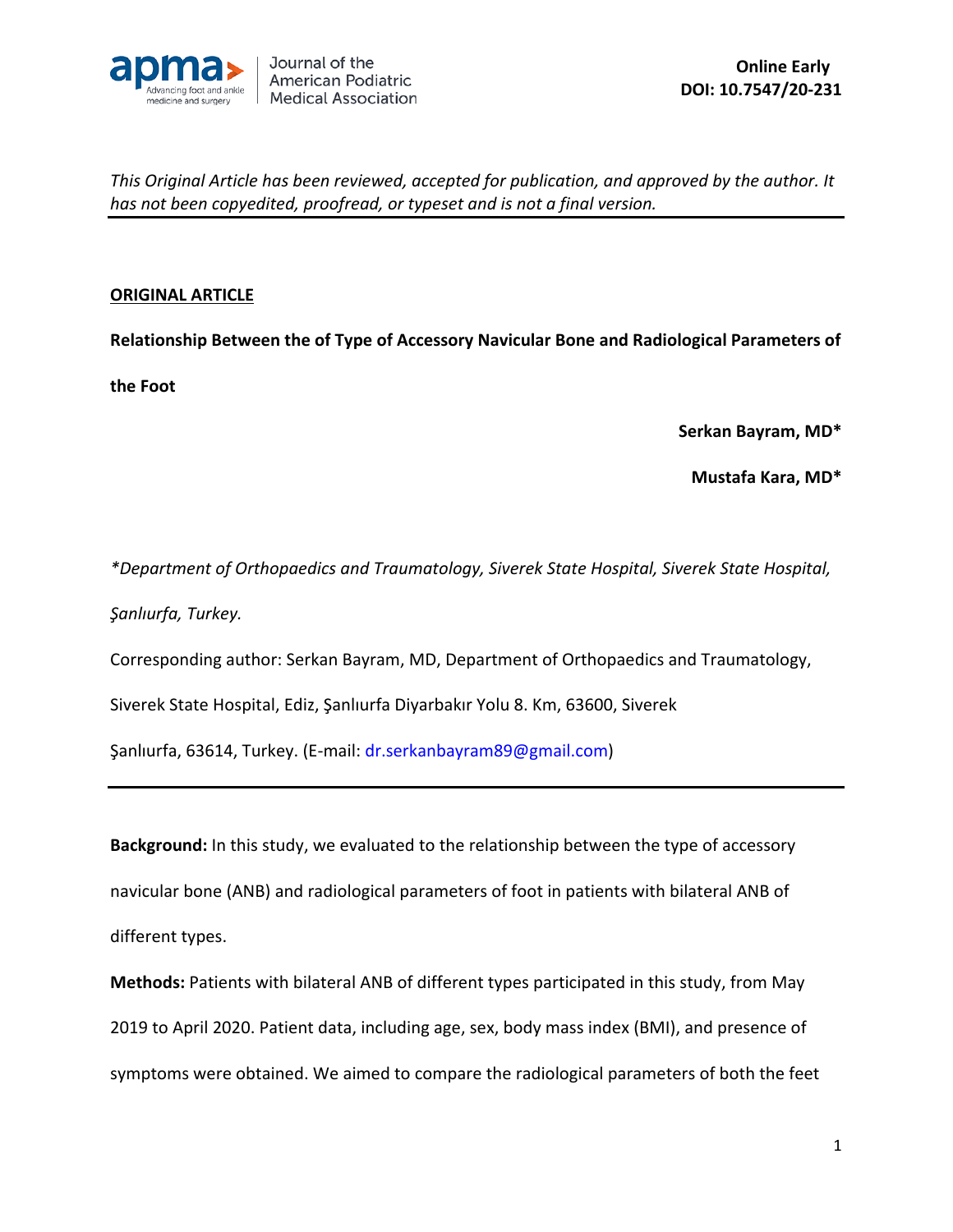

for evaluate the differences from one another in patients with bilateral ANB of different types (one side type 1 and contralateral side type 2) because the foot angles may differ in each person. Seven radiographic parameters were measured, including calcaneal pitch angle, talocalcaneal angle, tibiocalcaneal angle, naviculocuboid overlap, talonavicular coverage angle, anteroposterior talo-first metatarsal angle, and the lateral talo-first metatarsal angle, which evaluated hindfoot, midfoot, and forefoot alignment.

**Results:** Twenty patients (13 women and 7 men) with a mean age (and standard deviation) of 38.5  $\pm$  12.3 years were included in the study. The patients had a mean height of 168.1  $\pm$  7.1 cm, a mean weight of 77.2  $\pm$  10.5 kg, and a mean BMI of 27.4  $\pm$  4.3 kg/m<sup>2</sup>. There was no significant difference between type 1 and type 2 in all radiological parameters. There was no significant correlation between radiological parameters and age, BMI, or the presence of symptoms. **Conclusions:** We found that the type of ANB had no effect on the radiological measurements of the foot in which we evaluate the parameters patients with bilateral ANB of different types. Additionally, age, BMI, and the presence of symptoms, also demonstrated no correlation with the radiological parameters of the foot.

The accessory navicular bone (ANB) is one of the most common accessory bone of body which is foundin foot. It may found on the medial aspect of the foot, proximal to the navicular, and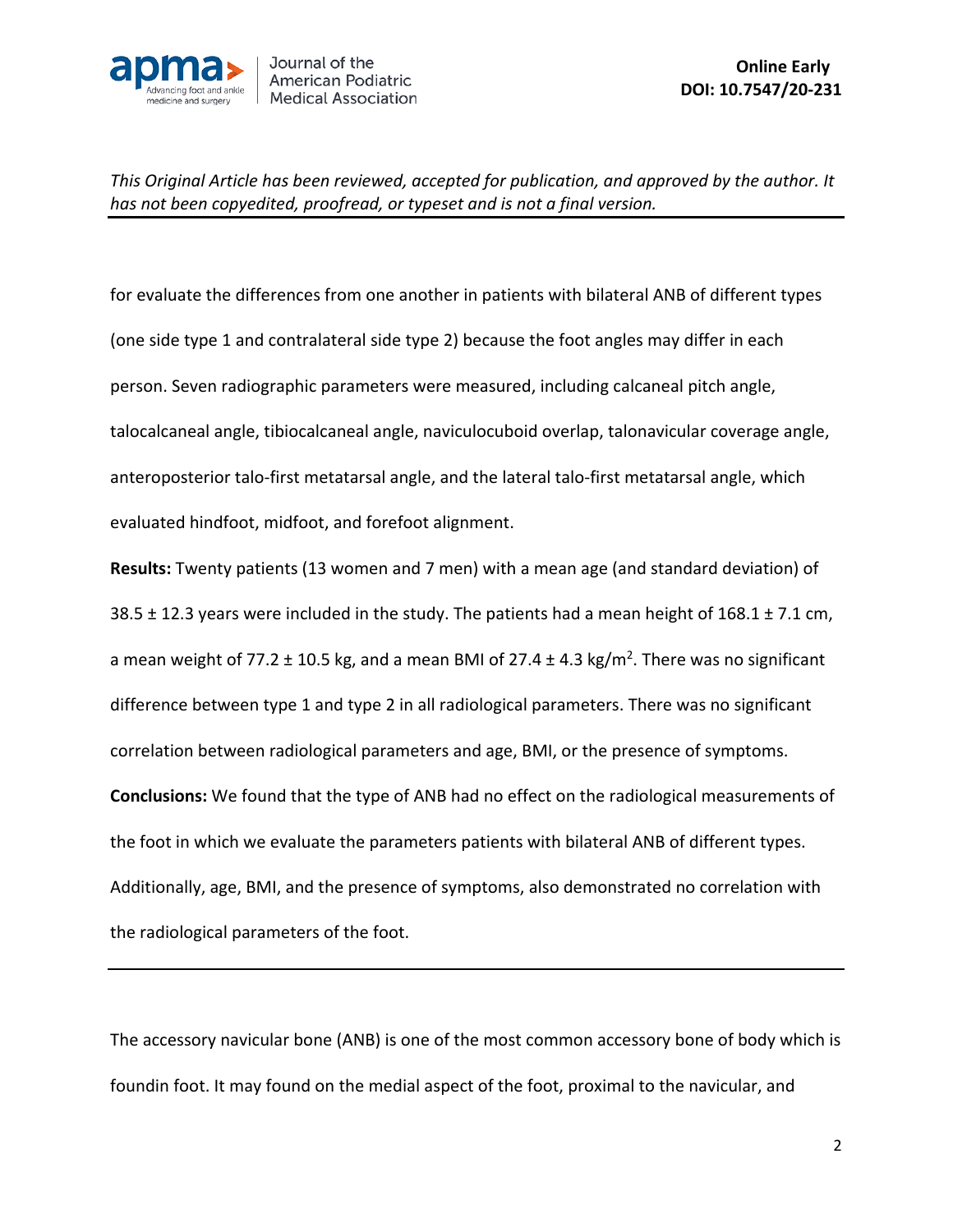

continuous with the tibialis posterior tendon (1). It may be incidentally found adjacent to the navicular bone, or may appear somewhat distincted from the navicular, to be possibly confused with an avulsion fracture (2). Shape, size, and anatomic site relative to the navicular bone can be used to classify accessory navicular bones, based on Geist classification Types 1–3 (1). Type 1 is a 2–3 mm sized sesamoid bone in the posterior tibial tendon, Type 2 exists from the secondary ossification center of the navicular bone, which is seen as triangular or heart-shaped, approximately  $9 \times 12$  mm in size, with its base situated  $1-2$  mm from the medial and posterior aspects of the navicular bone. Type 3 navicular accessory bones are characterized by a bony ridged cornuate navicular connected to the medial aspect of the main navicular bone, often associated with remarkanle tuberosities in bursa or flat foot deformity (3, 5).

There is still no consensus on relationship between ANB and clinical or radiological parameters of foot (6, 7). In a study, Kanatlı et al investigated the medial longitudinal arch by evaluating the average arch index in patients with ANB and without ANB. In that study, they found no statistically significant difference between the group and ANB is not associated with flatfoot. (6). The relationship between symptomatic ANB and flatfoot has been investigated, and it has been found that the cause of pain has tended to overlook the degree of flatfoot deformity in patients with ANB (8, 9).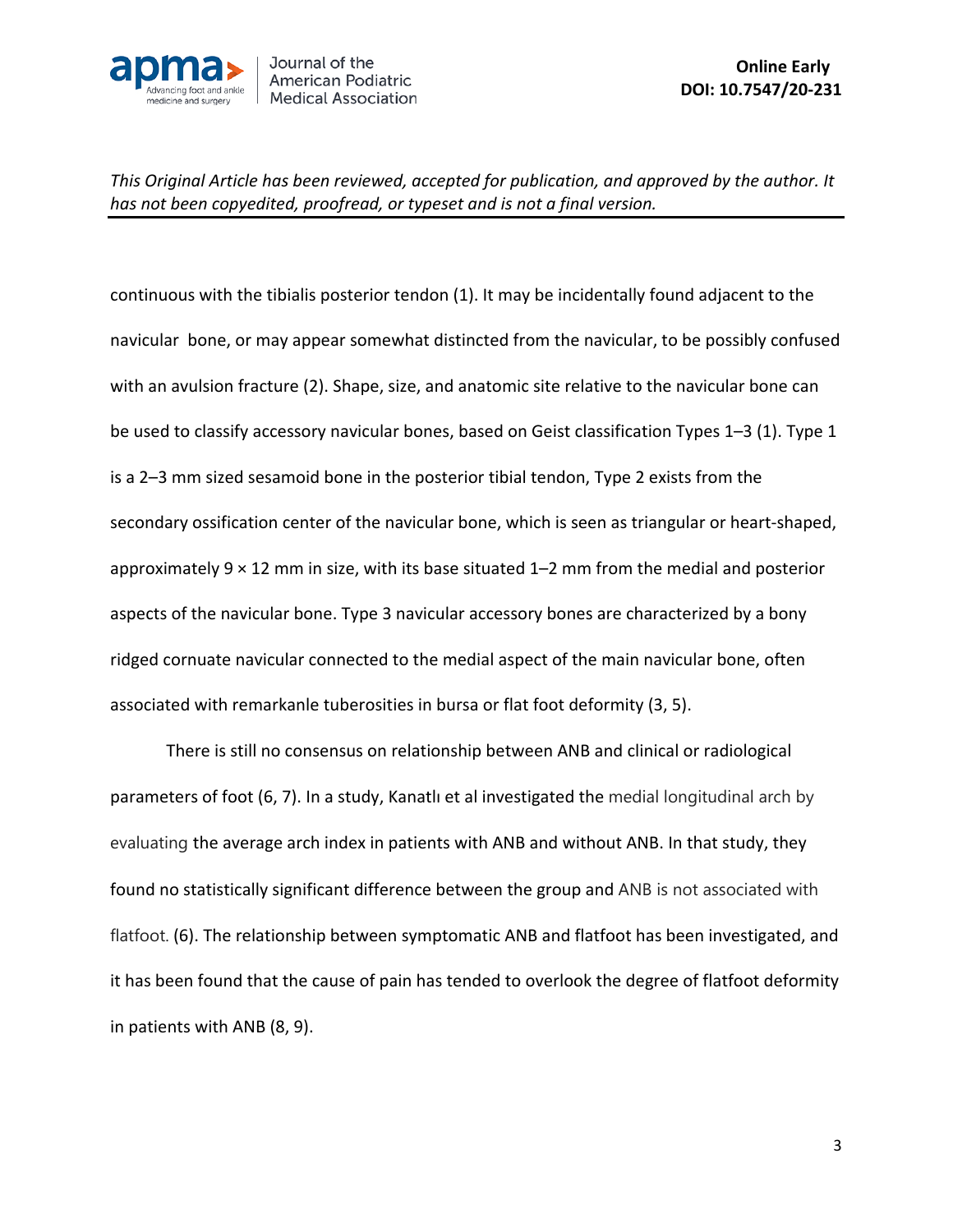

In our study, we assessed the patients with bilateral and different types of (one side type 1 and the other type 2) ANB. We investigated to the relationship between the type of ANB and radiological parameters of foot in patients with bilateral ANB of different types.

### **Material and Methods**

.

.

This prospective descriptive cross-sectional research was performed utilizing the clinical symptoms and radiological parameters of foot from May 2019 to April 2020 at orthopedic department of single center. Patients with bilateral ANB of different types (one side type 1 and contralateral side type 2) were evaluated to participate who authorized the informed consent after the procedure was explained to them with details. The diagnosis of the presence and type of ANB were confirmed radiographically, which including bilateral weight-bearing lateral, oblique and anteroposterior (AP) views of each foot. All patients' feet radiographs were classified for type of ANB separately by each author and then were compared. The classifications showed perfect agreement with no discrepancy between the classifications of the both authors. This prospective cross-sectional was performed after approved by the ethic committee of our clinic.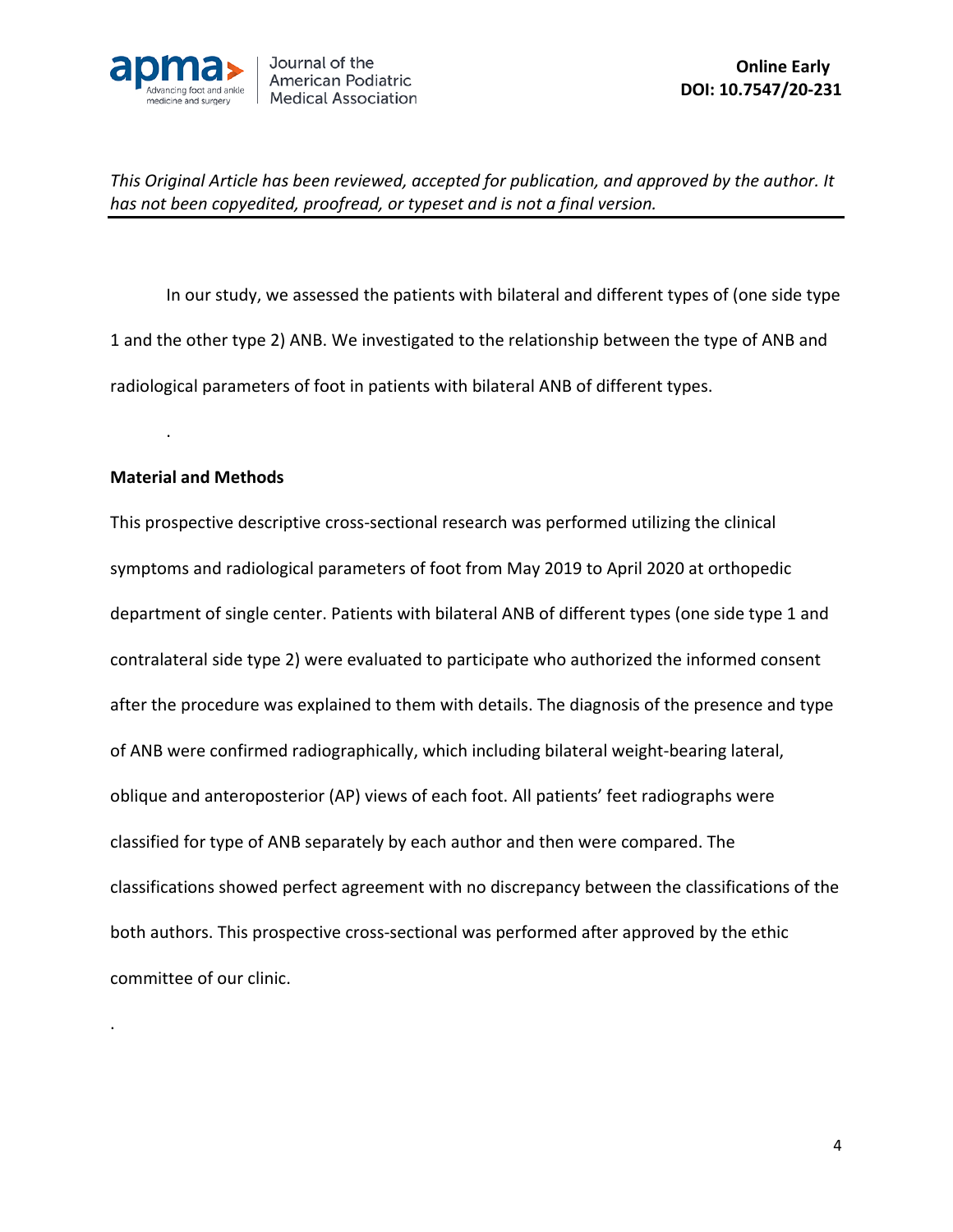

The inclusion criteria for this study were; all participants were over 18 years old, had a diagnosis of bilateral ANB of different types (one side possessed type 1 and contralateral with type 2) of ANB, established by radiological examination. We compared the parameters of both feet which included calcaneal pitch angle (CPA), talocalcaneal angle (TLCA), tibiocalcaneal angle (TCA), naviculocuboid overlap (NCO), lateral talo-first metatarsal angle (LTFA), talonavicular coverage angle (TNCA) and anterior talo-first metatarsal angle (ATFA) for each patient, in order to evaluate any differences and assess the effect of the type of ANB on the foot angles. These radiographic parameters predicate the alignment of each segment of the foot (10). The CPA, TLCA, and TCA were selected to describe hindfoot alignment. The NCO and TNCA were used to describe the alignment of the midfoot. The LTFA and ATFA were measured to describe forefoot alignment.

history of previous foot surgery, history of fractures in both lower extremities, patients over 65 years old (may have acquired pes planus or arthrosic joint of foot), body mass index (BMI) higher than 35 kg/m<sup>2</sup> (may have acquired pes planus), type 3 ANB (this type with enlarged navicular tuberosity which usually cause flat foot deformity or symptom in medial side of foot), and neuromuscular disease.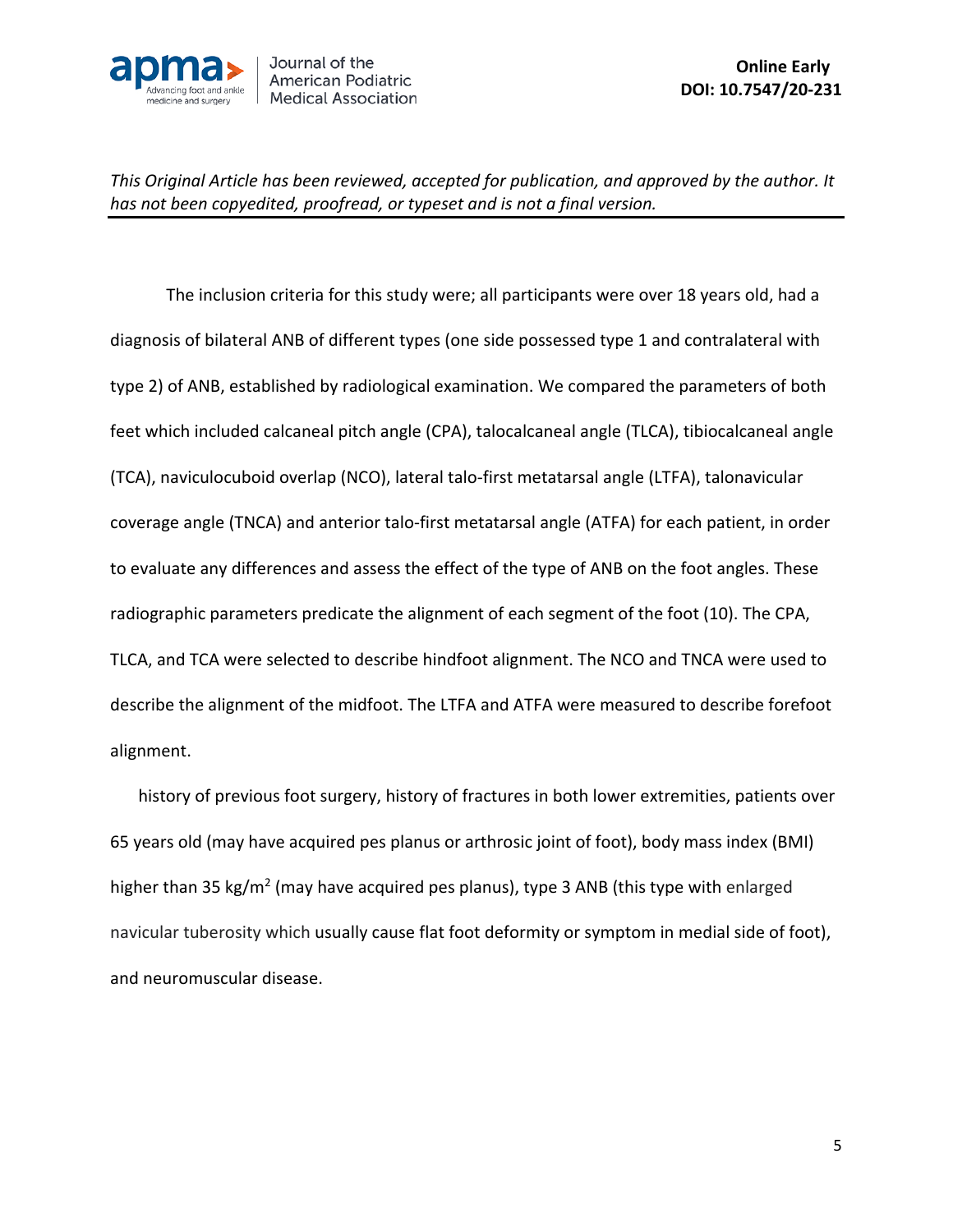

Patient data including age, gender, side, body weight, body height, BMI, and presence of symptoms were obtained. Asymptomatic patients were incidentally diagnosed with bilateral ANB of different types, who consulted the our clinic for any foot-related complaint, such as tendinopathy of foot. Patients without symptoms were also included this study who reported no symptoms and sensitivity with palpation on the medial side of either foot during activity or rest was diagnosed asymptomatic patient.

## **Radiological Evaluation**

.

All radiographic measurements were performed using a picture archiving and communication system software (FONET PACS, Ankara). Initial radiological evaluation included weight-bearing AP, lateral, and oblique radiographies of both feet, using a same X-ray device at our center (Figure 1).All x-ray was carried out with patients in an upright position in a single designated Xray unit. All measurements were taken one time by two authors (S.B and M.K) independently to decrease interobserver errors which found inter- class correlation coefficients= 0,993, 95% confidence interval [CI]= 0.990–0.996).

The radiological evaluation was performed by two senior authors (M.K. and S.B.), who independently evaluate the feet radiograph's which included seven radiographic indices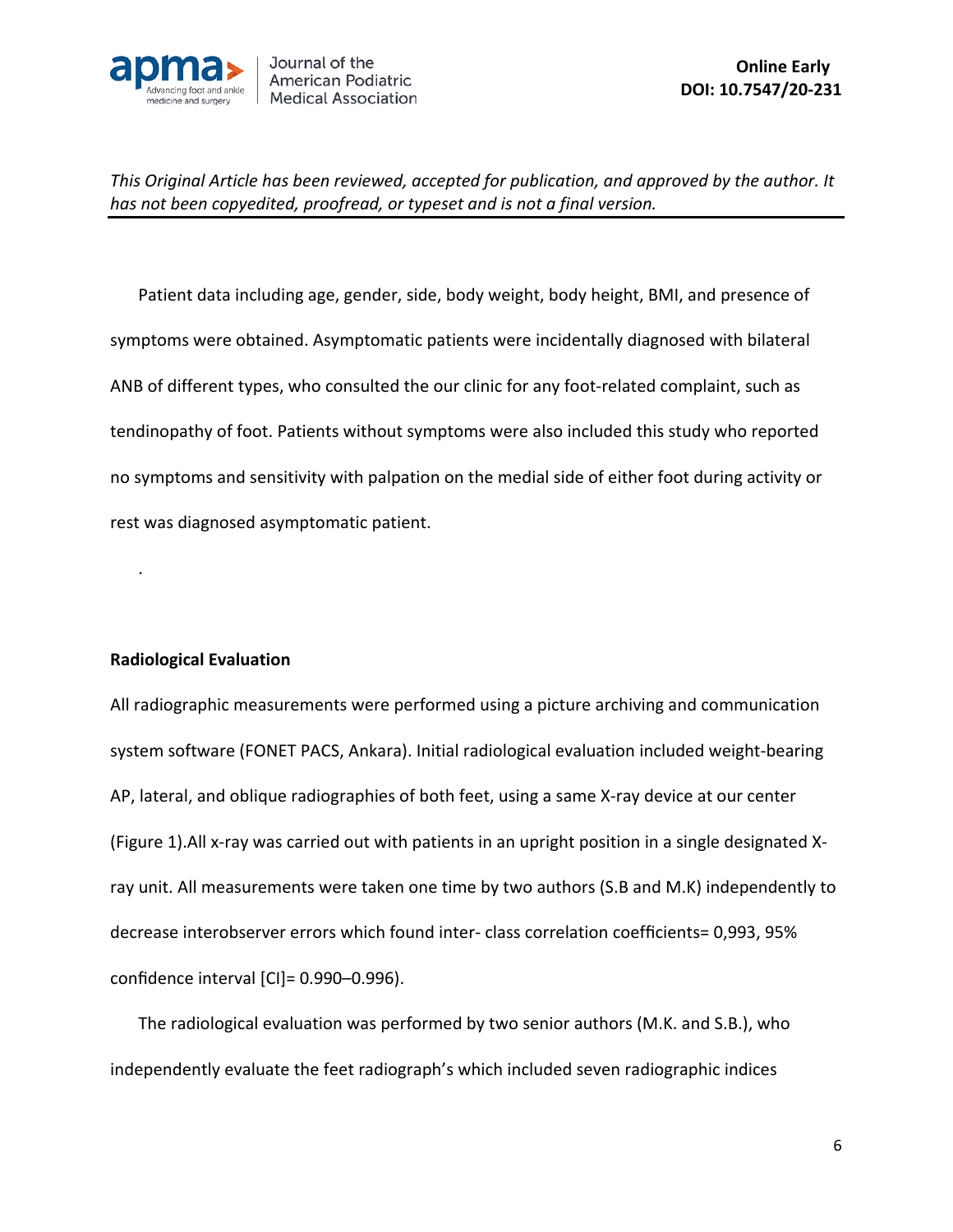

measured for the evaluation of hindfoot, forefoot, and midfoot alignment of foot. Five of seven indices were measured on the lateral radiograph and the others were measure on AP radiograph.

These included: CPA which is the angle between a line drawn along the edge of the plantar aspect of the soft tissue shadow and a line drawn along the lower margin of the calcaneus. TLCA; the angle between the long axis of the talus and a line drawn along the lower margin of the calcaneus. TCA; the angle between the long axis of the tibia and a line drawn along the lower margin of the calcaneus. NCO; which evaluates hindfoot valgus and abduction (the greater the angle, the greater the degree of hindfoot abduction and valgus. Lastly, LTFA which is the angle between the long axis of the talar head and the long axis of the first metatarsal (Figure 2). The remaining two indices were measured on the AP view. These were the TNCA which is the angle between a line bisecting the anterior articular surface of the talus and a line bisecting the proximal articular surface of the navicular; and the ATFA, which is the angle between a line bisecting the anterior surface of the talus and the long axis of the first metatarsal (Figure 3).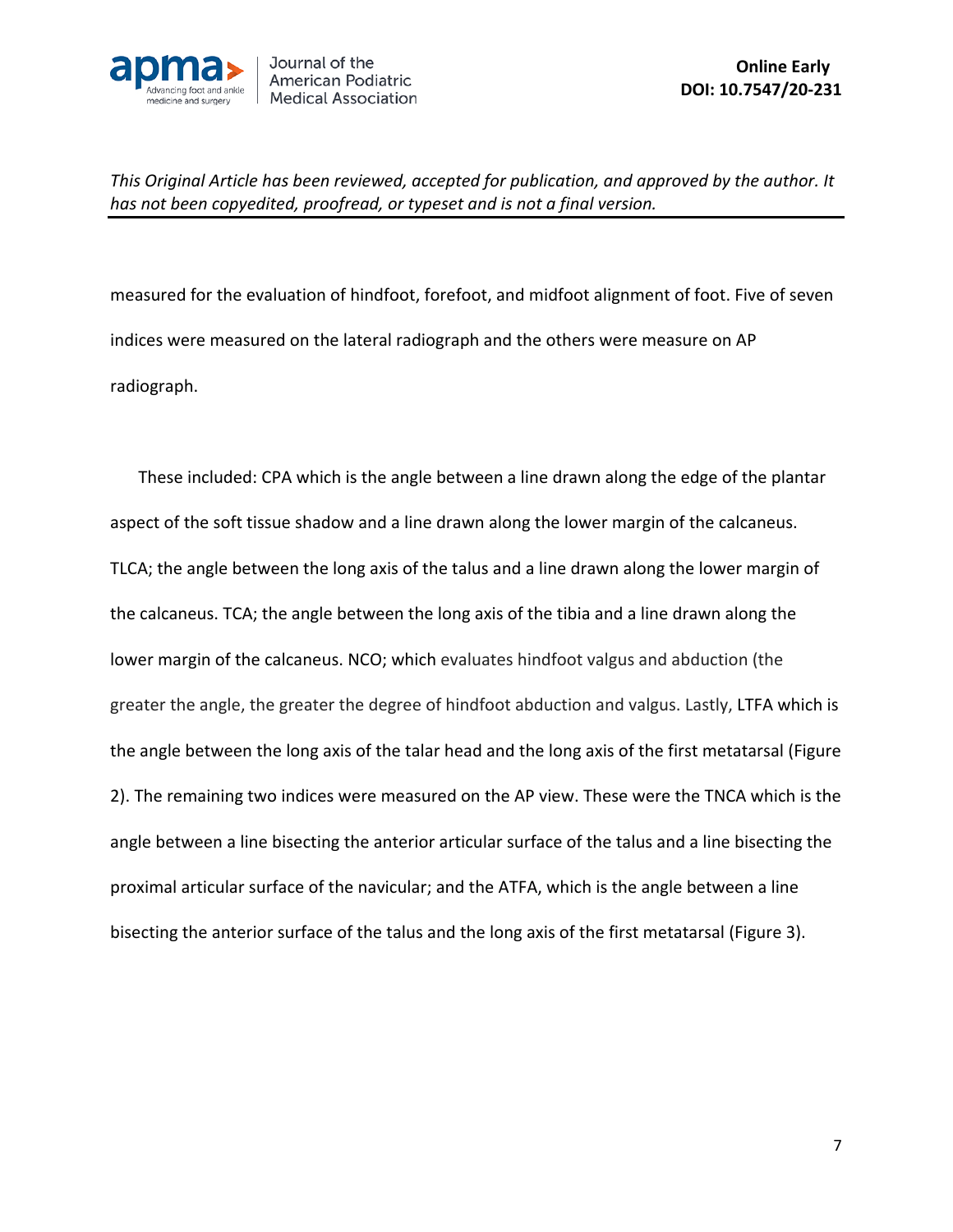

## **Statistical Analyses**

All statistical analyses were performed using SPSS version 24.0 (IBM Corp, 2011, Armonk, New York). Descriptive statistical methods were used to evaluate the demographic data of study. Normality of distribution was assessed with the Shapiro-Wilk test. Student's t-test was used to compare quantitative, normally distributed variables of descriptive statistics (mean, standard deviation, minimum, and maximum), whereas the Mann–Whitney U test was used to compare non-normally distributed variables. A p value of less than 0.05 was accepted as statistically significant. Pearson correlation analysis was used to identify relationships between variables with normal distribution, and Spearman correlation was used for those variables that did not exhibit normal distribution.

#### **Results**

Twenty patients (13 women and 7 men) with a mean age (and standard deviation) of 38.5 ± 12.3 years (range, 18 to 57 years) were included in our study. The patients had a mean height of 168.1 ± 7.1 cm (range, 159 to 182 cm), a mean weight of 77.2 ± 10.5 kg (range, 55 to 94 kg), and a mean BMI of 27.4  $\pm$  4.3 kg/m<sup>2</sup> (range, 21 to 34.3 kg/m<sup>2</sup>) (Table I).

There was no significant difference between type 1 and type 2 ANBs for all radiological parameters (Table 2). Eight patients had symptoms on the medial side of their foot. Five of the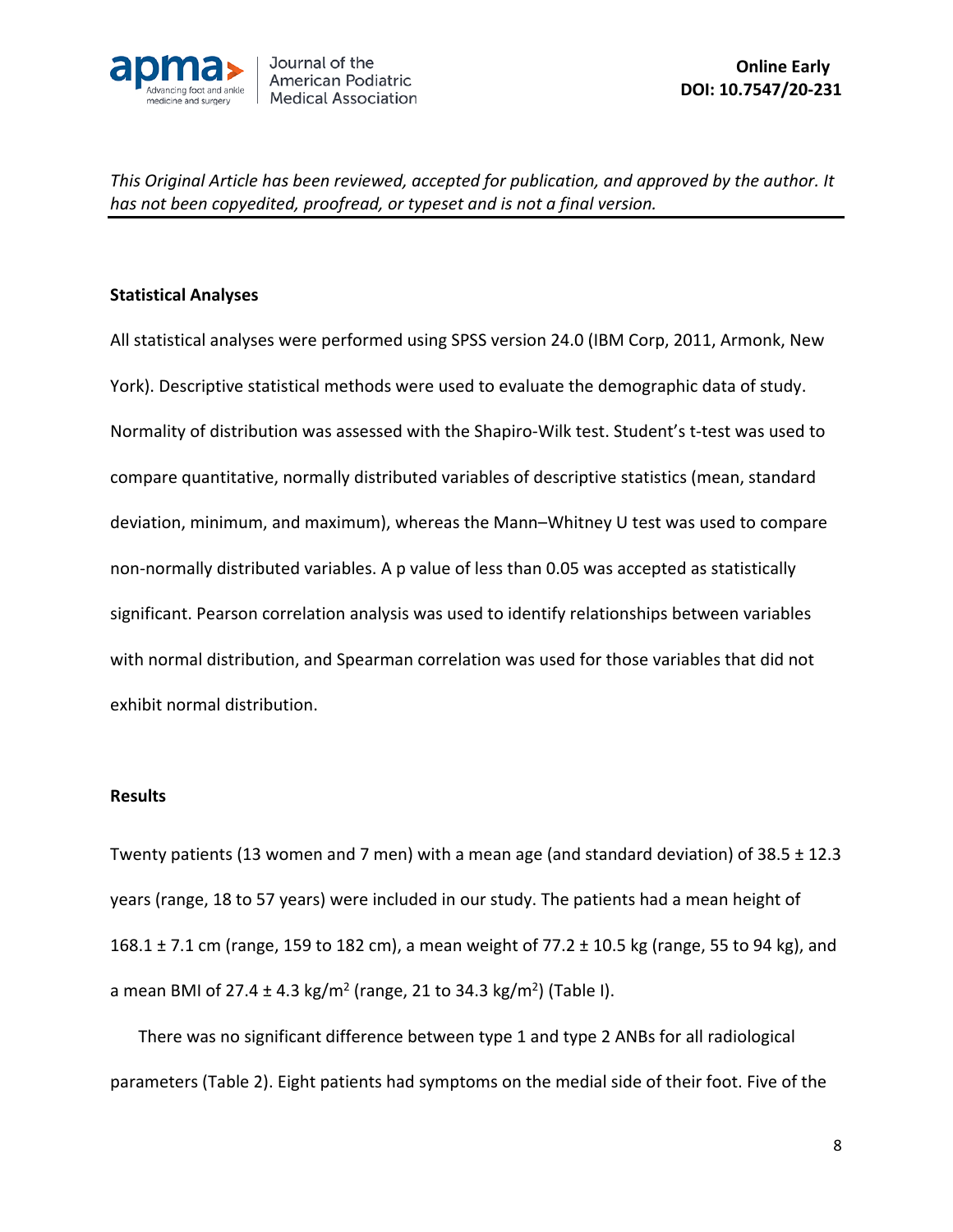

eight symptomatic patients had symptoms on the type 2 side, two patients on the type 1 side, and the other on both feet. There was also no significant correlation between radiological parameters and age, BMI, or symptoms.

#### **Discussion**

The effect of ANB on the arc of the foot has been investigated in many studies, but is still uncertain (5–12). In present study, we intended to compare the radiological parameters of both the feet in all patients for evaluate the differences from one another in patients with bilateral ANB of different types (one side type 1 and contralateral side type 2) because the foot angles may differ in each person. We found that there were no significant difference between type 1 and type 2 ANBs for all radiological parameters. The type of ANB had no effect on the radiological parameters of foot.

Many studies exist regarding radiographic measurement methods, which have been used to evaluate the existence of pes planus with ANB feet (7, 11). Sullivian et al. reported on 208 patients with non-traumatic foot complaints, to determine the incidence of accessory navicular bones, and its association with flat foot; no relationship between flat foot and ANBs was found (7). Park et al. reported that the hindfoot was more in equinus posture (lower CPA), the midfoot was more pronated and abducted (higher NCO and TNCA), and the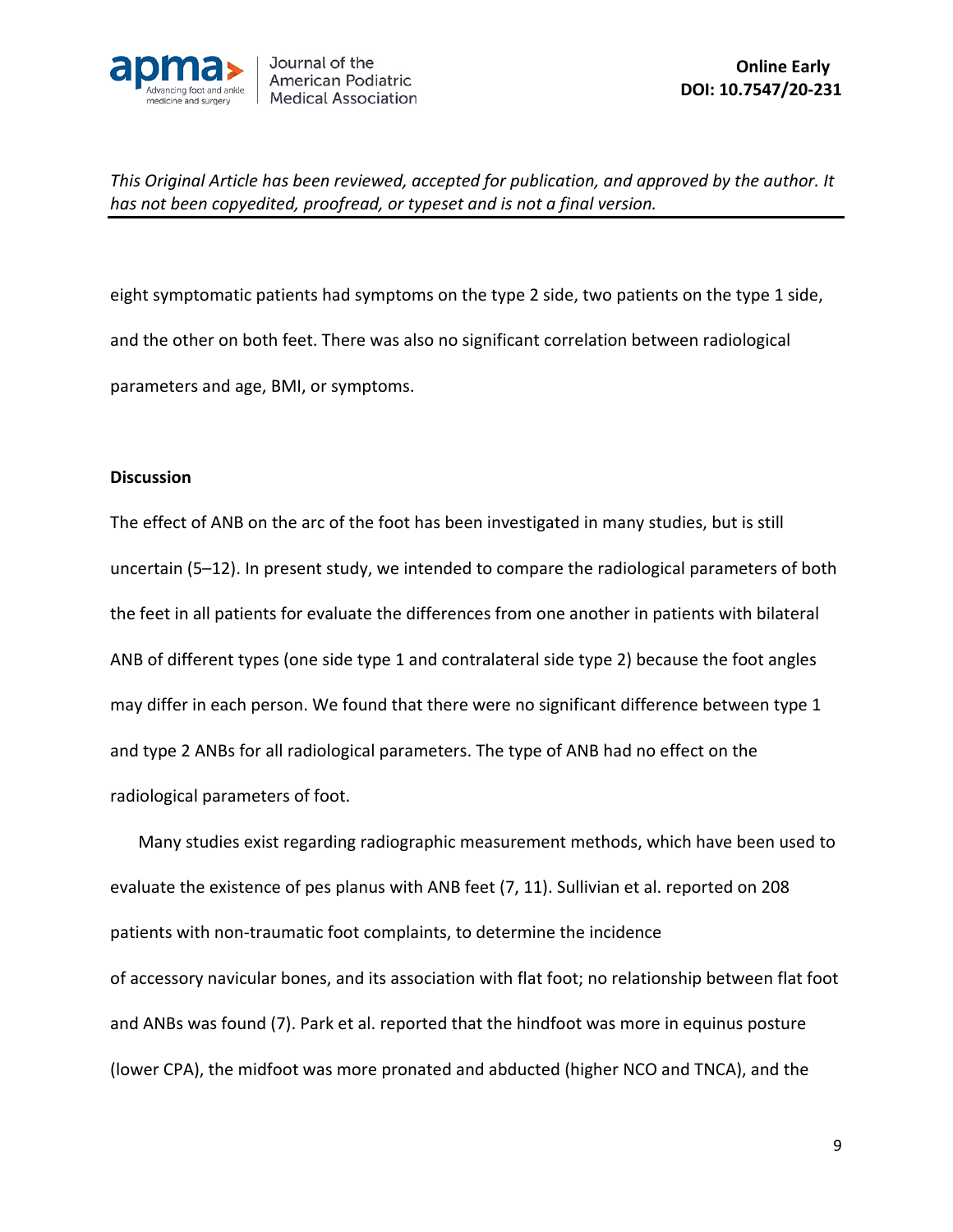

forefoot was more abducted and pronated (higher LTFA and ATFA) in patients with ANB, than in the normal control group (11).

The type 1 ANB accounts for 30% of ANBs, type 2 ANB is the most common (60% of ANBs), and type 3 ANB accounts for 10% of ANBs (2). A review of the literature shows that type 2ANB most often interferes with the function of the tibialis posterior tendon (13, 14)]. Kanatli et al. reported on 92 patients with ANB, investigating the medial longitudinal arch by using an "arch index" calculated from the pressure picture obtained from a pressure distribution measurement system (6). In that study, it was found that there was no relationship between arch height and ANB types. In our study, where each patient's own measurements were compared with their contralateral side, we found that the types of accessory navicular bone had no effect on the radiological measurements of the foot.

The presence of ANB may be a cause of pain and sensitivity with palpation especially at the medial side of foot, considered symptomatic ANB (14, 15). Some authors emphasized that abnormal insertion of the tibialis posterior into the ANB alters the leverage of this tendon, interfering with normal tarsal mechanics and producing weakness of the longitudinal arch, and a resulting painful flat foot (16, 17) However, other studies found that pain was thought to be the result of local mechanical factors associated with the ANB itself (6, 11, 16). In their large series, Park et al. found that no significant radiologic differences were seen between patients with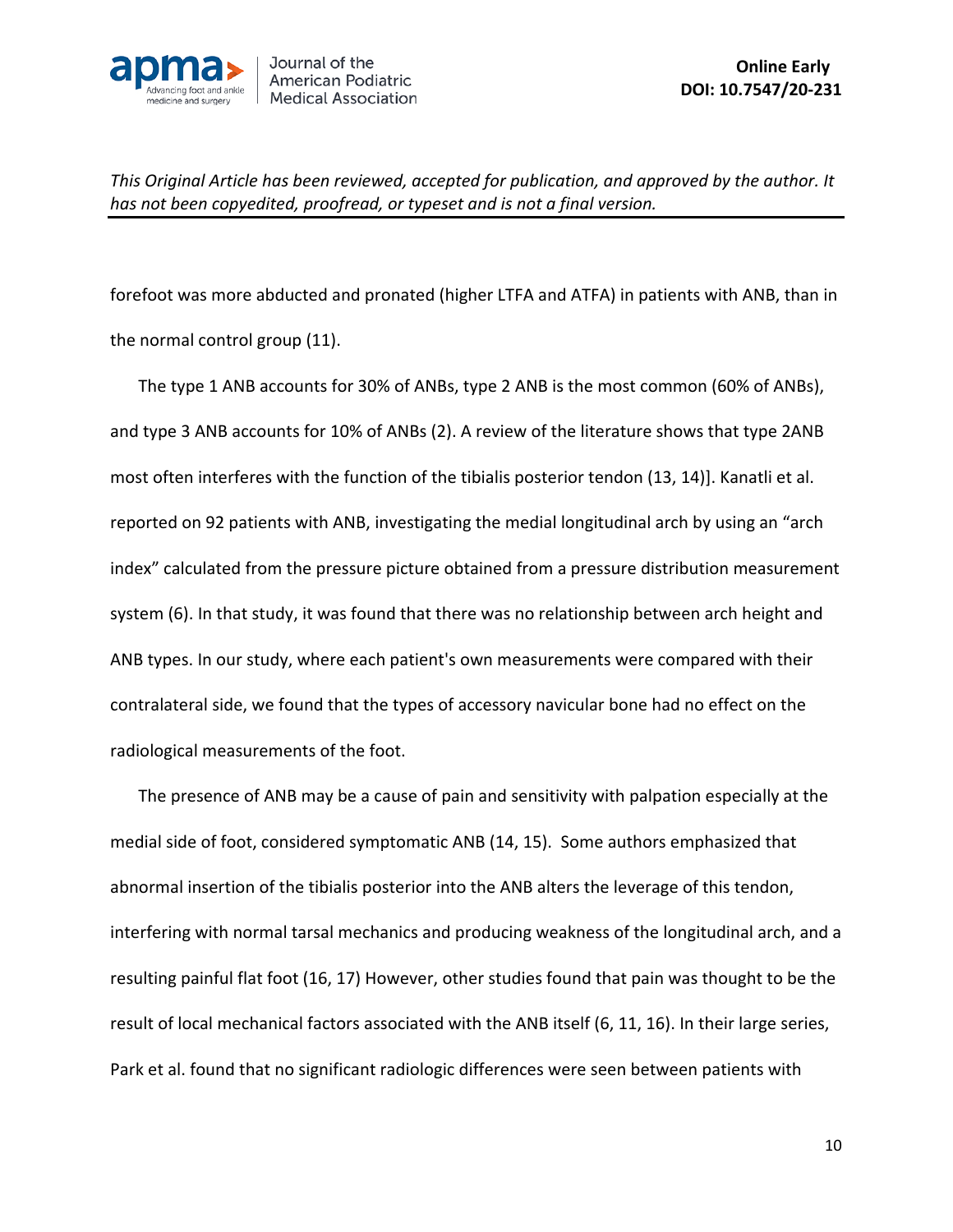

symptomatic and asymptomatic ANBs (11). In our study, we also found no significant correlation between radiological parameters and the presence of symptoms in either type 1 or type 2 ANBs.

Pita-Fernández et al. performed a cross-sectional study which included 1,002 patients aged 40 years and above (18). In that study they found that the age, BMI and gender were related with a flatfoot. Another study by [Yousefi Azarfam](https://www.ncbi.nlm.nih.gov/pubmed/?term=Yousefi%20Azarfam%20AA%5BAuthor%5D&cauthor=true&cauthor_uid=25241264) et al. examined the association between BMI and static footprint parameters in the elderly population (19). In that study, they reported that BMI and footprint parameters are determinative of flatfoot in the elderly patients. In present study, there was no significant correlation between radiological parameters and BMI.

Some limitations of the present study are worth considering. First, there were a small number of patients in this study. However, patients with bilateral ANB of different types are extremely rare. There was no control group of patients, without ANB, to compare with our groups. In our study, patients were not evaluated for flat foot deformity.

Lastly, the confounding factors, such as genetics, may affect the radiological measurement.

## **Conclusions**

We found that the type of ANB had no effect on the radiological measurements of the foot in which we evaluate the parameters patients with bilateral ANB of different types. Additionally,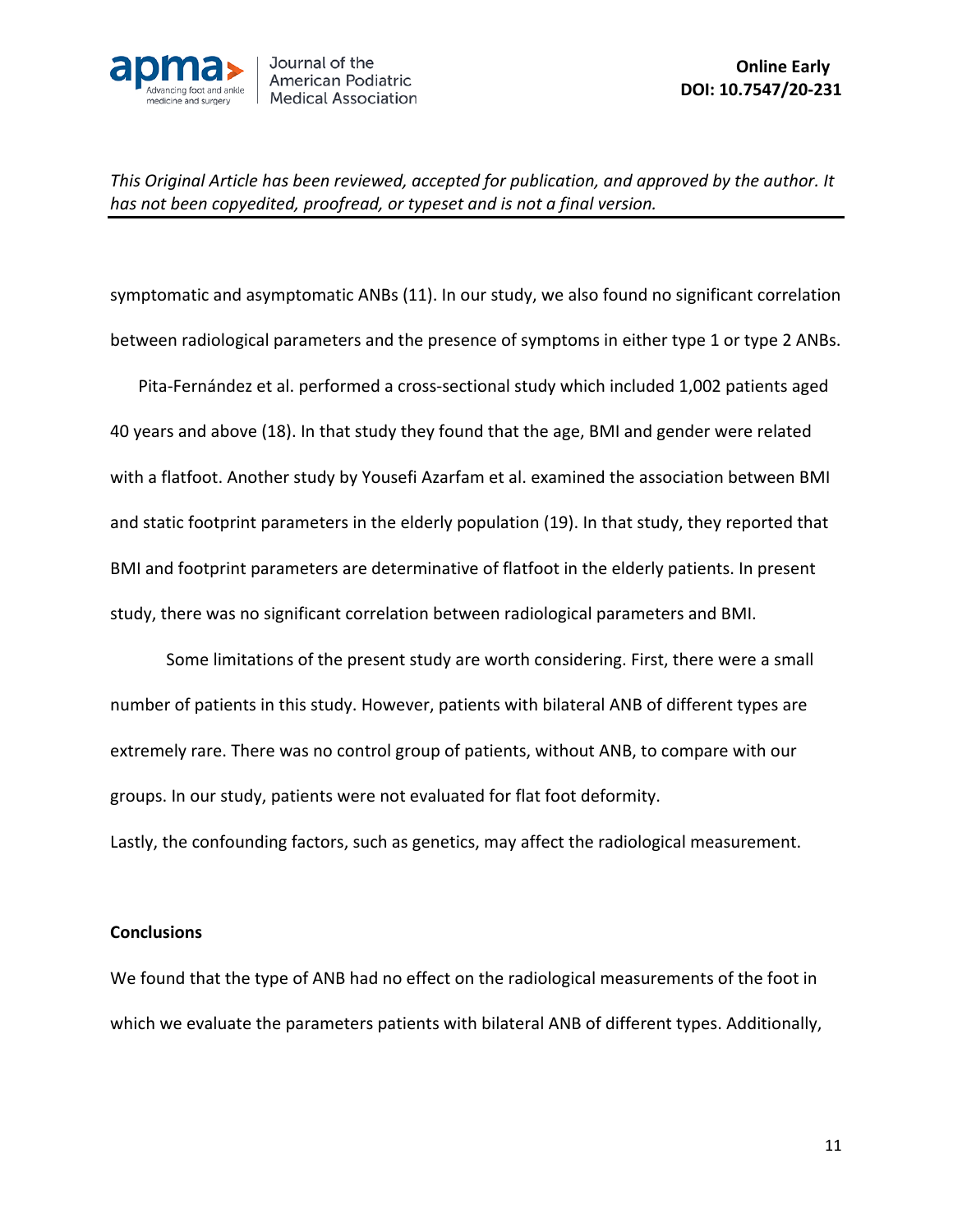

age, BMI, and the presence of symptoms, also demonstrated no correlation with the

radiological parameters of the foot.

**Financial Disclosure:** None reported.

**Conflict of Interest:** None reported.

**Acknowledgement:** The authors would like to thank Enago (www.enago.com) for the English

language review.

## **References**

- 1- Miller TT, Staron RB, Feldman F, Parisien M, Glucksman WJ, Gandolfo LH. The symptomatic accessory tarsal navicular bone: assessment with MR imaging. Radiology. 1995;195(3):849–853.
- 2- Lawson JP, Ogden JA, Sella E et al. The painful accessory navicular. Skelatal Radiol 1984;13:250–262.
- 3- Fredrick LA, Beall DP, Ly JQ et al. The symptomatic accessory navicular bone: a report and discussion of the clinical presentation. Curr Probl Diagn Radiol 2005;34:47–50.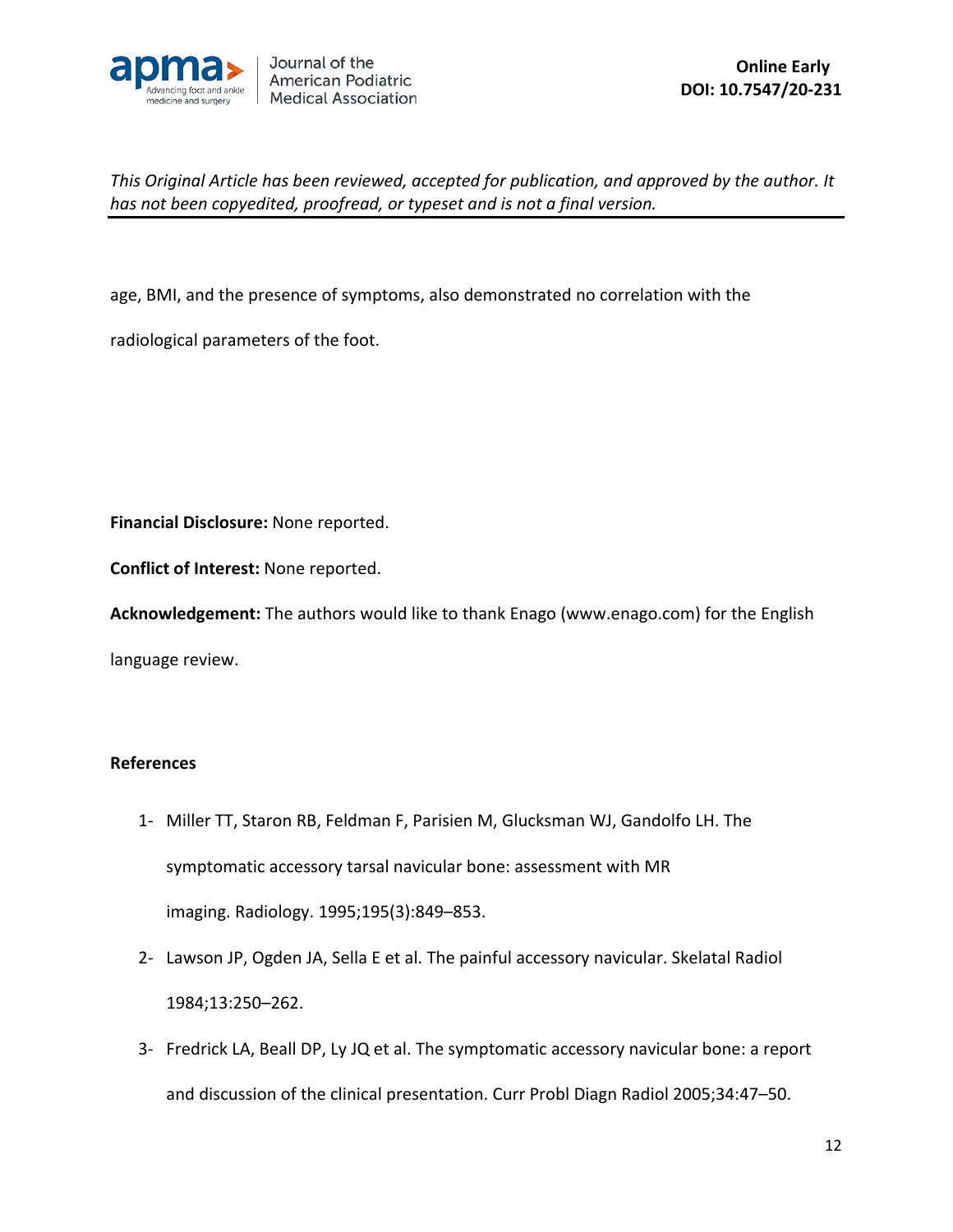

- 4- Issever AS, Minden K, Eshed I et al. Accessory navicular bone: when ankle pain does not originate from the ankle. Clin Rheumatol 2007;26:2143–2144.
- 5- Mellado JM, Ramos A, Salvado E, Camins A, Danus M, Sauri A. Accessory ossicles and sesamoid bones of the ankle and foot: imaging findings, clinical significance and differential diagnosis. Eur Radiol 2003;13(Suppl 4):L164–L177.
- 6- Kanatli U, Yetkin H, Yalcin N.The relationship between accessory navicular and medial longitudinal arch: evaluation with a plantar pressure distribution measurement system. Foot Ankle Int 2003;24:486–489.
- 7- Sullivan JA, Miller WA. The relationship of the accessory navicular to the development of the flat foot. Clin Orthop Relat Res 1979;144:233–237.
- 8- Mygind HB. The accessory tarsal scaphoid; clinical features and treatment. Acta Orthop Scand 1953;23:142–151.
- 9- Zadek I, Gold AM. The accessory tarsal scaphoid. J Bone Joint Surg Am 1948;30a:957– 968.
- 10- Davids JR, Gibson TW, Pugh LI. Quantitative segmental analysis of weight-bearing radiographs of the foot and ankle for children: normal alignment. J Pediatr Orthop 2005;25:769–76.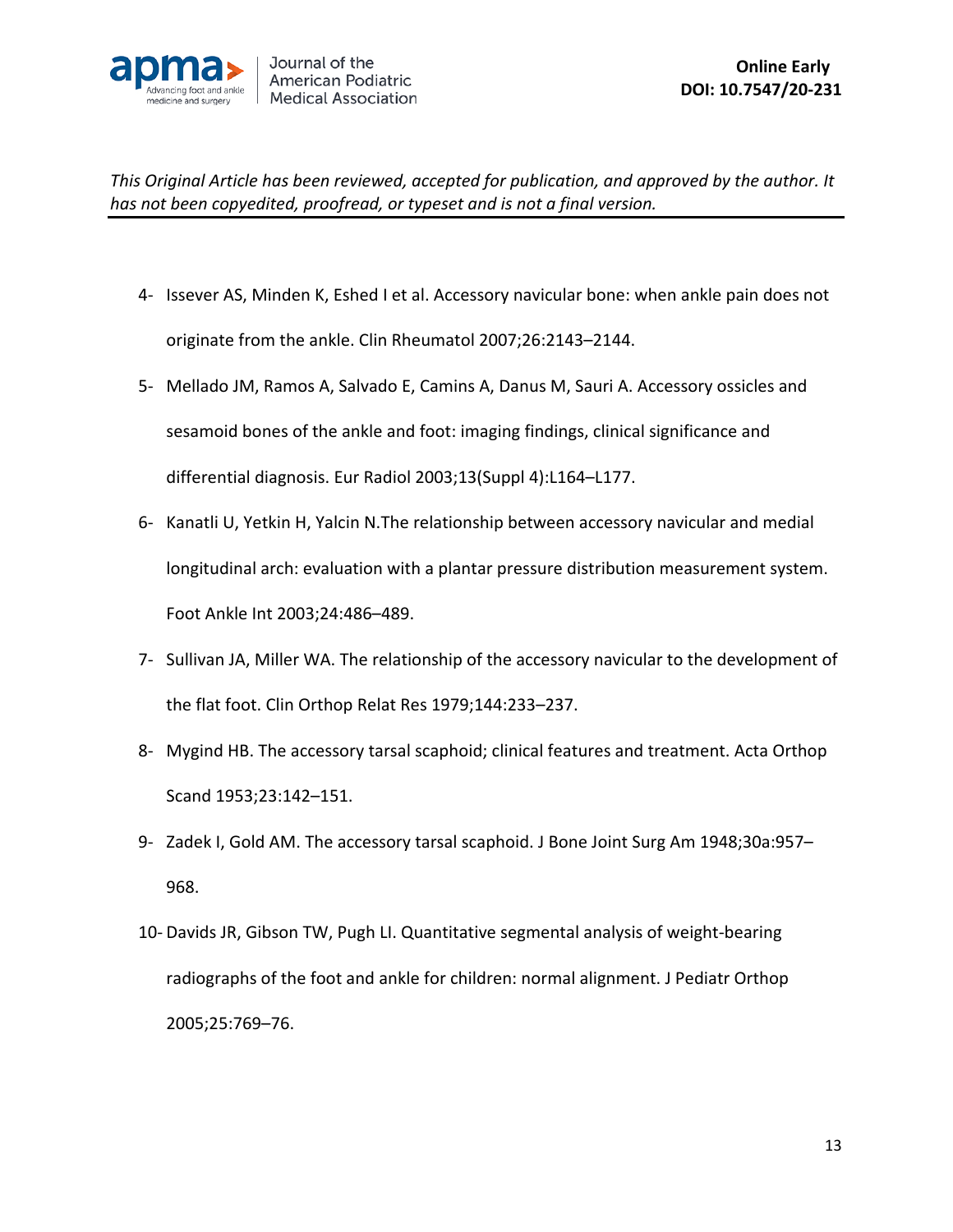

- 11- [Park H,](https://www.ncbi.nlm.nih.gov/pubmed/?term=Park%20H%5BAuthor%5D&cauthor=true&cauthor_uid=25393575) [Hwang JH,](https://www.ncbi.nlm.nih.gov/pubmed/?term=Hwang%20JH%5BAuthor%5D&cauthor=true&cauthor_uid=25393575) [Seo JO,](https://www.ncbi.nlm.nih.gov/pubmed/?term=Seo%20JO%5BAuthor%5D&cauthor=true&cauthor_uid=25393575) [Kim HW.](https://www.ncbi.nlm.nih.gov/pubmed/?term=Kim%20HW%5BAuthor%5D&cauthor=true&cauthor_uid=25393575) The Relationship Between Accessory Navicular and Flat Foot: A Radiologic Study. [J Pediatr Orthop](https://www.ncbi.nlm.nih.gov/pubmed/?term=The+Relationship+Between+Accessory+Navicular+and+Flat+Foot%3A+A+Radiologic+Study) 2015;35:739-745.
- 12- Chen, YJ, Hsu, RW, Liang, SC. Degeneration of the accessory navicular synchondrosis presenting as rupture of the posterior tibial tendon. J Bone Joint Surg Am 1997;79- A:1791–1798.
- 13- Sella, EJ, Lawson, JP, Ogden, JA. The accessory navicular synchondrosis. Clin. Orthop 1986;209:280–285.
- 14- Chater EH. Foot pain and the accessory navicular bone. Ir J Med Sci 1962;442:471–475.
- 15- Macnicol MF, Voutsinas S. Surgical treatment of the symptomatic accessory navicular. J Bone Joint Surg Br 1984;66:218–226.
- 16- Kidner FC. The prehallux in relation to flatfoot. JAMA 1993;101:1539–1542.
- 17- Veitch JM. Evaluation of the Kidner procedure in treatment of symptomatic accessory tarsal scaphoid. Clin Orthop Relat Res 1978;131:210–213.
- 18- Pita-[Fernández S](https://www.ncbi.nlm.nih.gov/pubmed/?term=Pita-Fern%C3%A1ndez%20S%5BAuthor%5D&cauthor=true&cauthor_uid=25382154), González[-Martín C,](https://www.ncbi.nlm.nih.gov/pubmed/?term=Gonz%C3%A1lez-Mart%C3%ADn%20C%5BAuthor%5D&cauthor=true&cauthor_uid=25382154) [Seoane-Pillado T,](https://www.ncbi.nlm.nih.gov/pubmed/?term=Seoane-Pillado%20T%5BAuthor%5D&cauthor=true&cauthor_uid=25382154) López[-Calviño B,](https://www.ncbi.nlm.nih.gov/pubmed/?term=L%C3%B3pez-Calvi%C3%B1o%20B%5BAuthor%5D&cauthor=true&cauthor_uid=25382154) [Pértega-Díaz](https://www.ncbi.nlm.nih.gov/pubmed/?term=P%C3%A9rtega-D%C3%ADaz%20S%5BAuthor%5D&cauthor=true&cauthor_uid=25382154)  [S,](https://www.ncbi.nlm.nih.gov/pubmed/?term=P%C3%A9rtega-D%C3%ADaz%20S%5BAuthor%5D&cauthor=true&cauthor_uid=25382154) Gil-[Guillén V.](https://www.ncbi.nlm.nih.gov/pubmed/?term=Gil-Guill%C3%A9n%20V%5BAuthor%5D&cauthor=true&cauthor_uid=25382154) Validity of footprint analysis to determine flatfoot using clinical diagnosis as the gold standard in a random sample aged 40 years and older. [J](https://www.ncbi.nlm.nih.gov/pubmed/25382154)  [Epidemiol](https://www.ncbi.nlm.nih.gov/pubmed/25382154) 2015;25(2):148-154.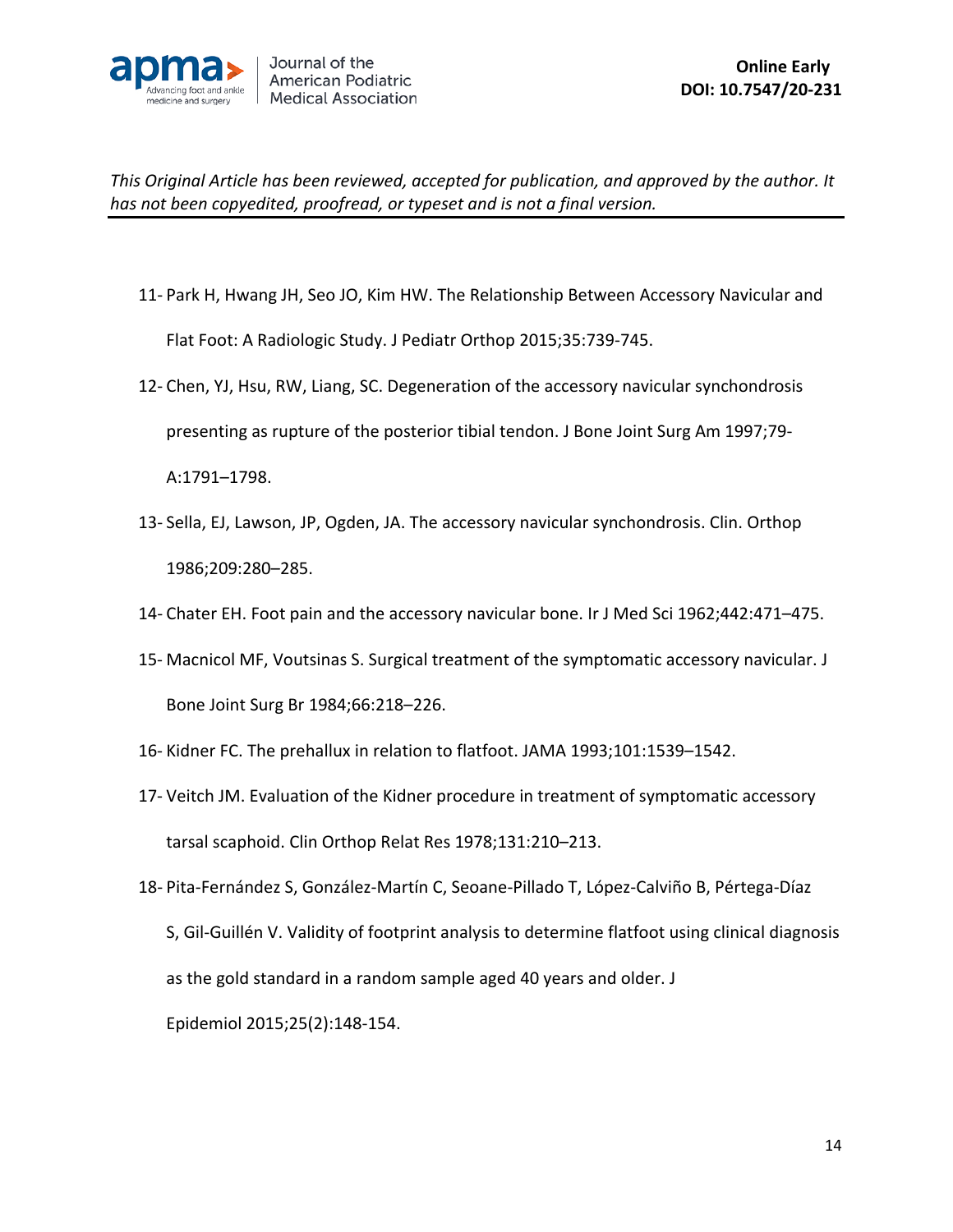

19- [Yousefi Azarfam AA](https://www.ncbi.nlm.nih.gov/pubmed/?term=Yousefi%20Azarfam%20AA%5BAuthor%5D&cauthor=true&cauthor_uid=25241264), [Ozdemir O,](https://www.ncbi.nlm.nih.gov/pubmed/?term=Ozdemir%20O%5BAuthor%5D&cauthor=true&cauthor_uid=25241264) [Altuntaş O](https://www.ncbi.nlm.nih.gov/pubmed/?term=Altunta%C5%9F%20O%5BAuthor%5D&cauthor=true&cauthor_uid=25241264), [Cetin A](https://www.ncbi.nlm.nih.gov/pubmed/?term=Cetin%20A%5BAuthor%5D&cauthor=true&cauthor_uid=25241264), [Gökçe Kutsal Y.](https://www.ncbi.nlm.nih.gov/pubmed/?term=G%C3%B6k%C3%A7e%20Kutsal%20Y%5BAuthor%5D&cauthor=true&cauthor_uid=25241264) The relationship

between body mass index and footprint parameters in older people. Foot [\(Edinb\)](https://www.ncbi.nlm.nih.gov/pubmed/25241264)

2014;24(4):186-189.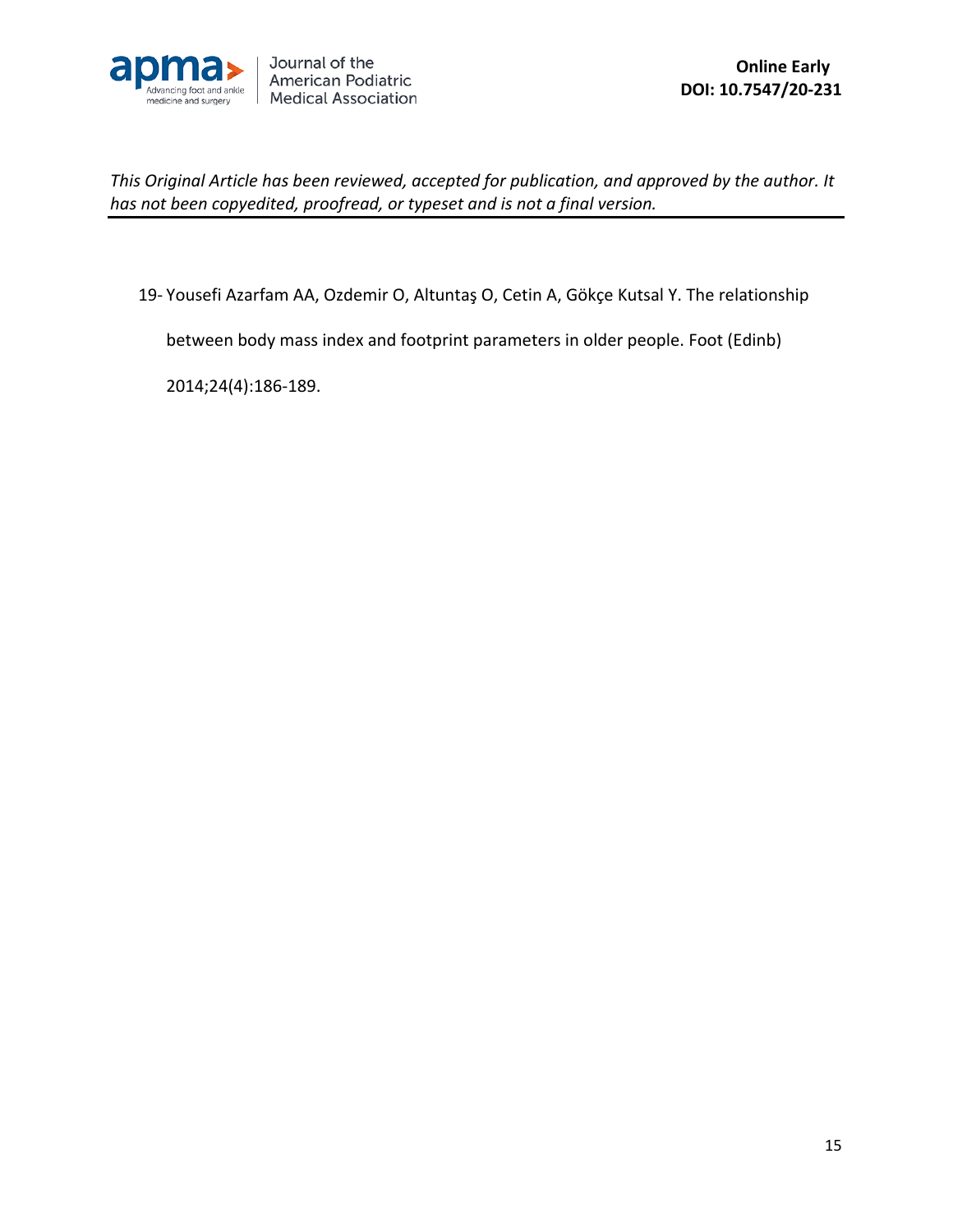

|                                  | $Mean \pm SD$   | Min-Max     |  |
|----------------------------------|-----------------|-------------|--|
| Age, years                       | $38.5 \pm 12.3$ | 18-57       |  |
| Gender, F/M                      | 13/7            |             |  |
| Weight, kg                       | $77.2 \pm 10.5$ | 55-94       |  |
| Height, cm                       | $168.1 \pm 7.1$ | 159-182     |  |
| Body Mass Index, $\text{kg/m}^2$ | $27.4 \pm 4.3$  | $21 - 34.3$ |  |

**Table-1:** Demographic data of the patients

SD: Standard Deviation: Min: Minimum; Max: Maximum; kg: kilogram; cm; centimeter;

|             | Type 1 ANB     |           | Type 2 ANB     |           |         |
|-------------|----------------|-----------|----------------|-----------|---------|
|             | $Mean \pm SD$  | Min-Max   | $Mean \pm SD$  | Min-Max   | p value |
| <b>CPA</b>  | $15.2 \pm 4.7$ | $5 - 23$  | $16.3 \pm 4.3$ | $7 - 24$  | 0.466   |
| <b>TLCA</b> | $41.8 \pm 6.8$ | $31 - 55$ | $43.2 \pm 7.2$ | $30 - 54$ | 0.527   |
| <b>TCA</b>  | $70 \pm 14.6$  | 53-117    | $63.5 \pm 4.6$ | 57-70     | 0.061   |
| NCO (%)     | $54 \pm 10$    | $31 - 73$ | $56 \pm 12$    | 39-80     | 0.533   |
| <b>LTFA</b> | $8.4 \pm 4.8$  | $3 - 20$  | $8.9 \pm 3.7$  | $2 - 18$  | 0.727   |
| <b>TNCA</b> | $12.2 \pm 3.7$ | $6-19$    | $12 \pm 3.4$   | $5 - 18$  | 0.851   |
| <b>ATFA</b> | $12.6 \pm 4$   | $4 - 20$  | $13.8 \pm 5.7$ | $2 - 26$  | 0.465   |

**Table-2:** Comparison of radiological parameters in type 1 and 2 ANB.

SD: Standard Deviation; Min: Minimum; Max: Maximum; CPA: Calcaneal pith angle; TLCA: Talocalcaneal angle; TCA: Tibiocalcaneal angle; NCO: Naviculocuboid overlap % LTFA: Lateral talo–first metatarsal angle; TNCA: Talonavicular coverage angle ATFA: anteroposterior talo–first metatarsal angle.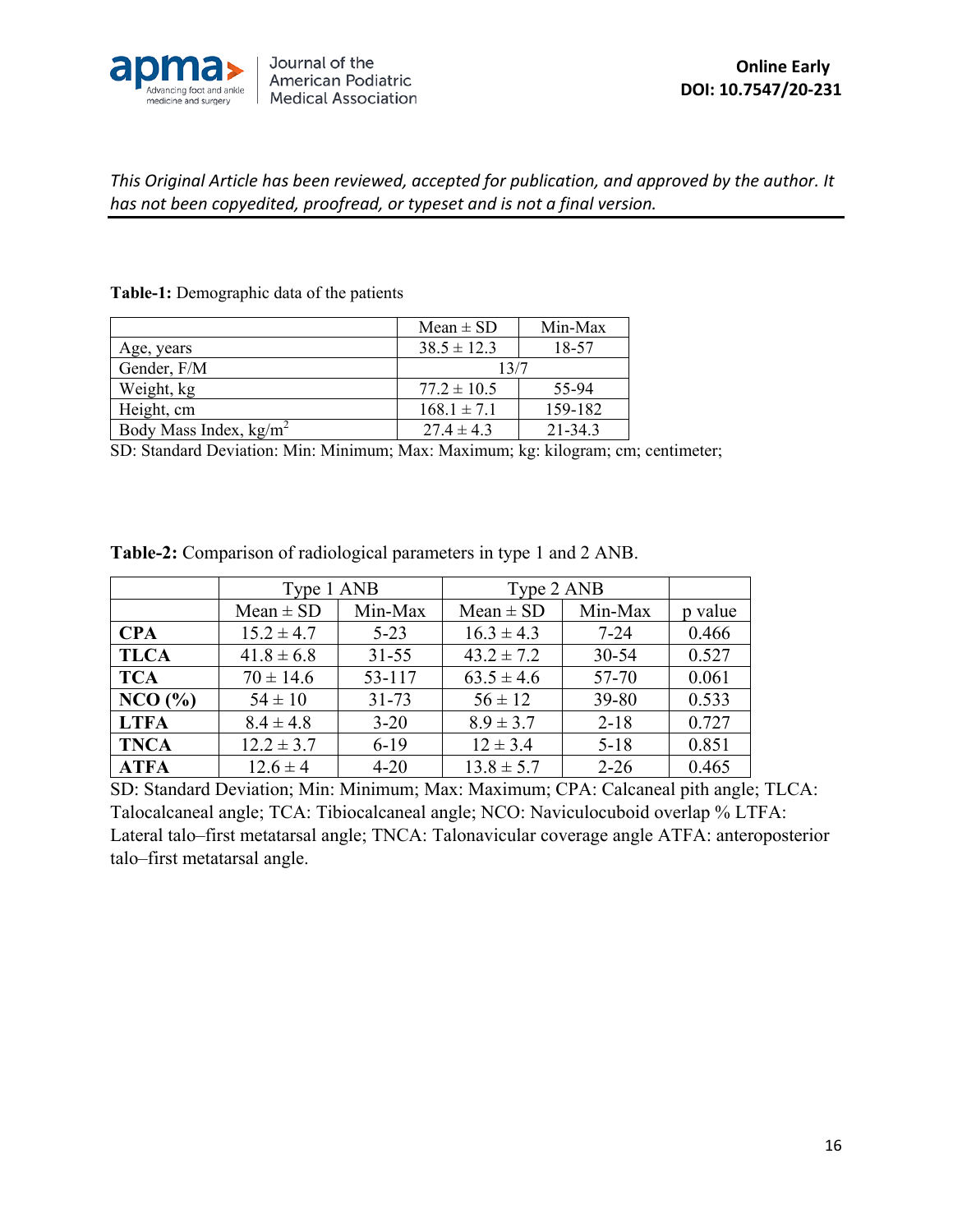

Journal of the American Podiatric **Medical Association** 

 **Online Early DOI: 10.7547/20-231**

*This Original Article has been reviewed, accepted for publication, and approved by the author. It has not been copyedited, proofread, or typeset and is not a final version.* 



Figure-1: The patient had bilateral accessory navicular bone which was type 2 on the right side and type 1 on the left side.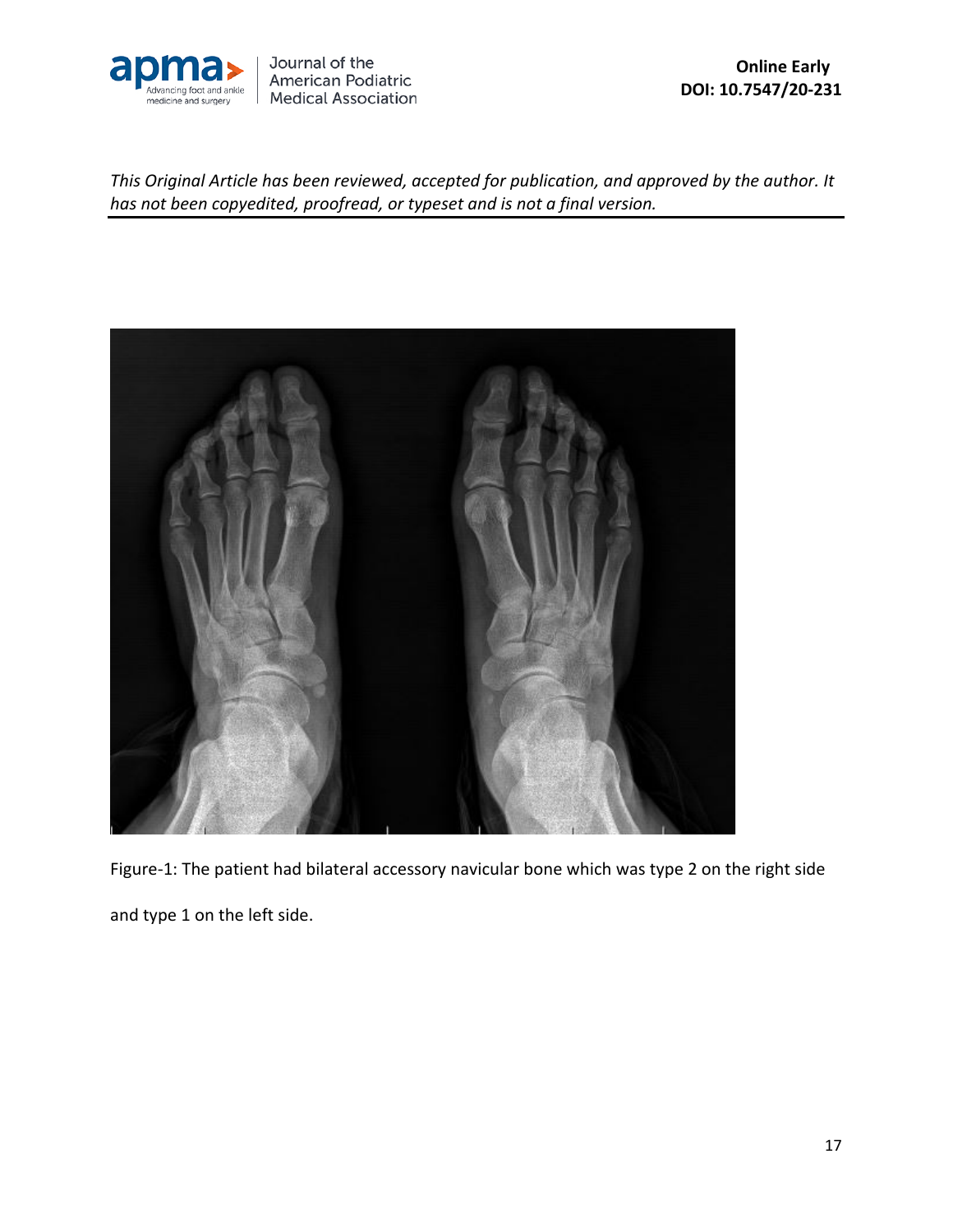

Journal of the American Podiatric **Medical Association** 

*This Original Article has been reviewed, accepted for publication, and approved by the author. It has not been copyedited, proofread, or typeset and is not a final version.* 



Figure 2A: Calcaneal pitch angle is the angle between a line drawn along the edge of the plantar aspect of the soft tissue shadow and a line drawn along the lower margin of the calcaneus.



Figure 2B: TLCA is the angle between the long axis of the talus and a line drawn along the lower margin of the calcaneus.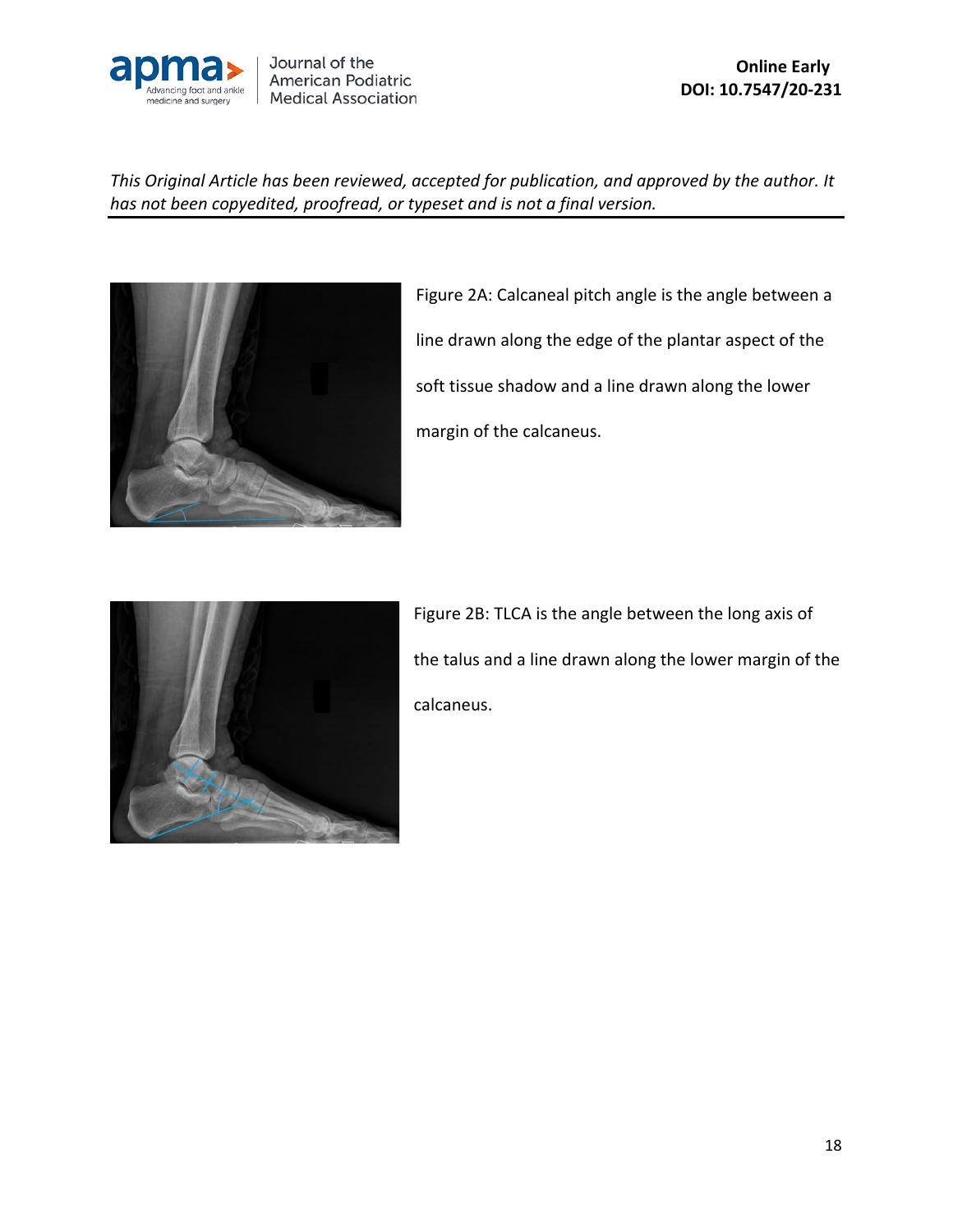



Figure 2C: TCA is the angle between the long axis of the tibia and a line drawn along the lower margin of the calcaneus.



Figure 2D: NCO: 1-2, superior and inferior margins of the cuboid; 3; inferior margin of the navicular, 1-3/1-2 (%100).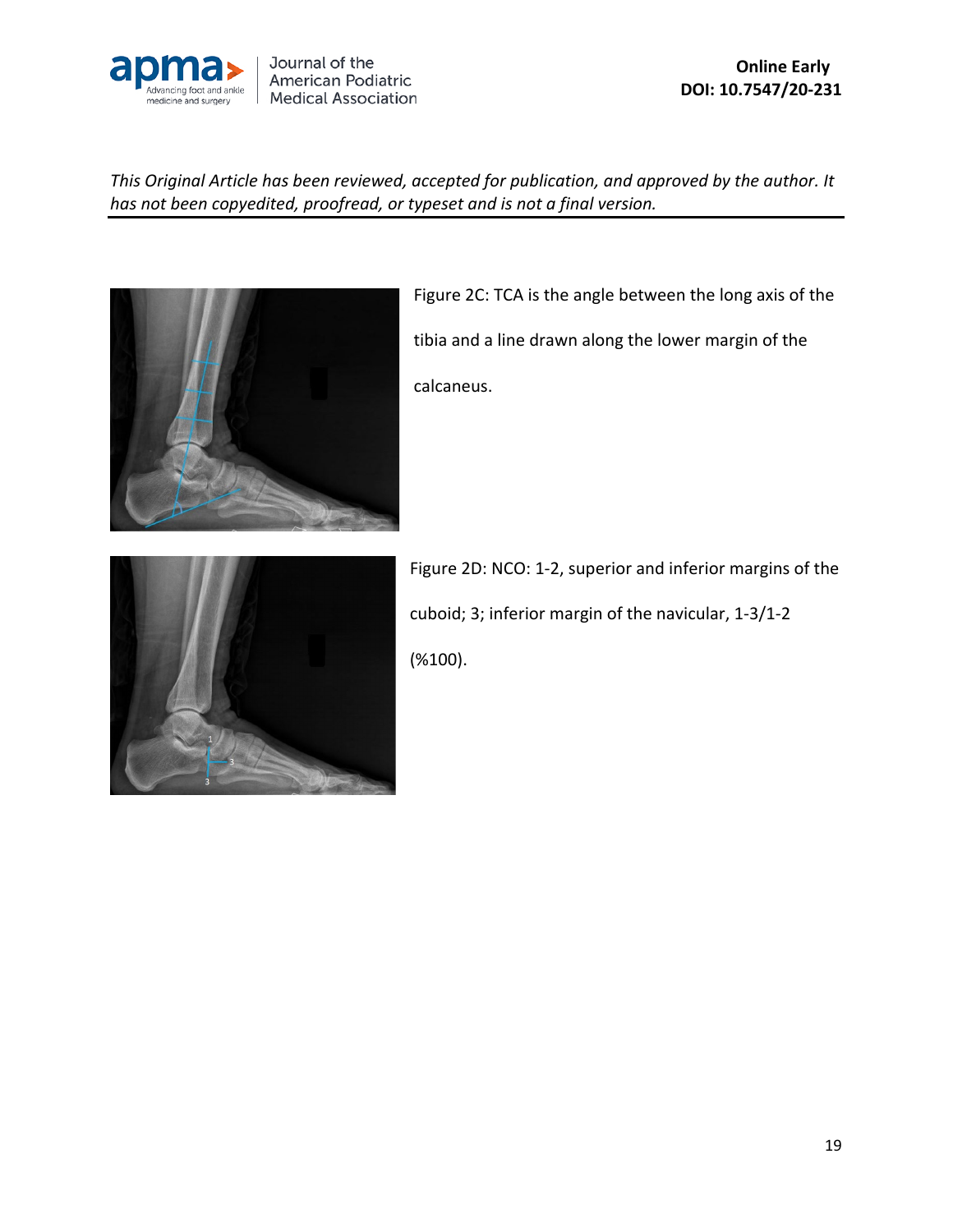



E: LTFA is the angle between the long axis of the talar

head and the long axis of the first metatarsal bone.



Figure 3A: TNCA is the angle between a line bisecting the anterior articular surface of the talus and a line bisecting the proximal articular surface of the navicular.